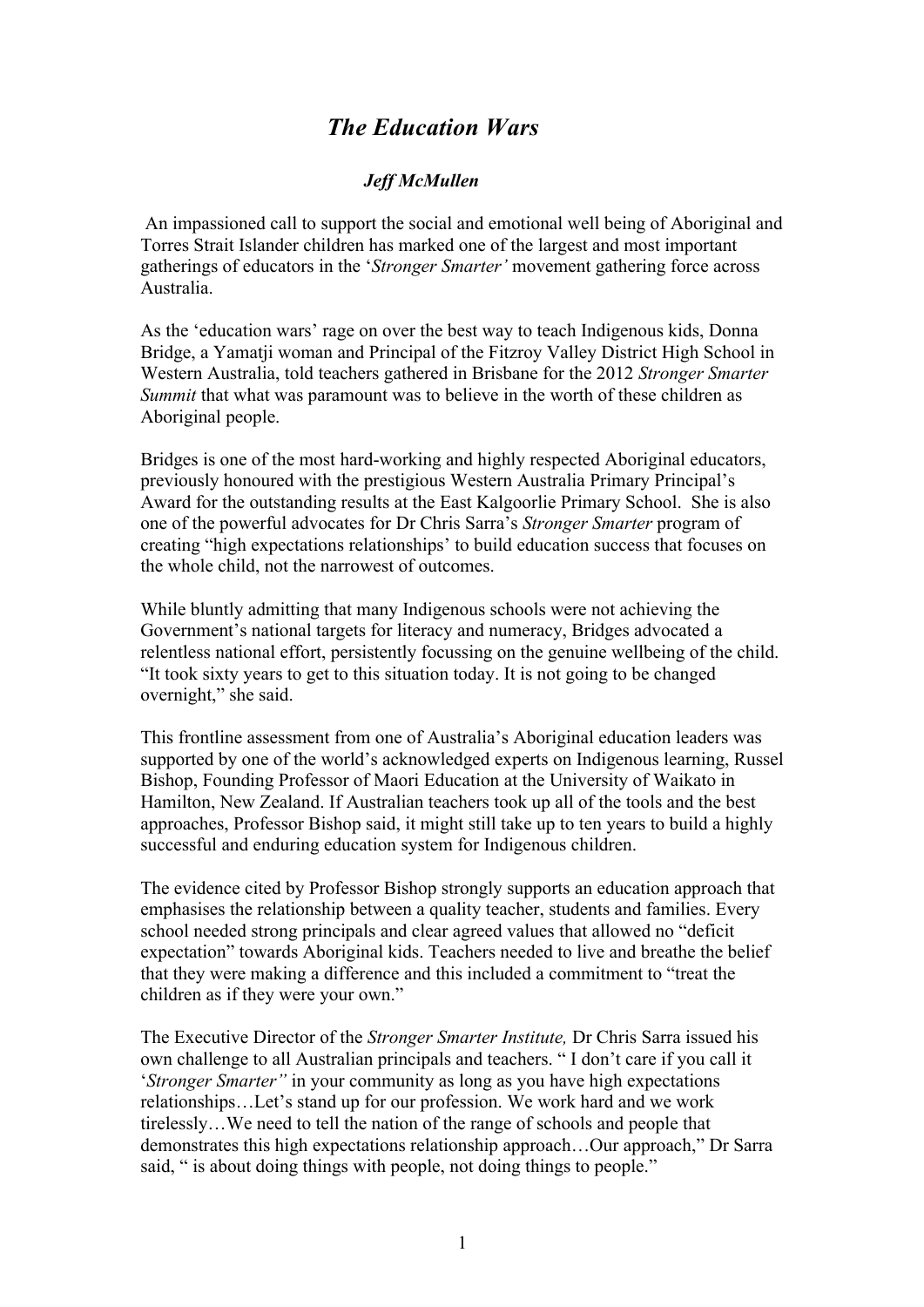The *2012 Stronger Smarter Summit* saw a good deal of scorn towards the millions of dollars of Government funds directed to a handful of schools trialling the *Direct Instruction* method of teaching now advocated by the Cape York Institute's Noel Pearson. This highly controversial and widely discredited rote learning approach, requires all teachers to work strictly to a script with students drilled to repeat only what is in their workbooks.

Dr Sarra noted that at Aurakun on Cape York, \$7.72 million dollars had been invested in a trial of the Bereiter-Englemann learning model of *Direct Instruction* which he criticised as "at best a costly remedial program." For that money, he said, you could provide a teacher for every one or two kids, but the results simply did not justify such a misdirected investment of education funding.

While *Direct Instruction* appears to have been heavily promoted by Rupert Murdoch's newspapers, leading academics at the Australian National University's Centre for Aboriginal Economic Policy Research (CAEPR), William Fogarty and Jerry Schwab, have compiled exhaustive international research detailing the shortcomings and glaring failures of this brand of instruction since its introduction in some overseas schools in the 1960s and 1970s. While stressing that existing aspects of a highly targeted literacy and numeracy program are a necessary part of the curriculum for Indigenous students, the ANU researchers condemn the "lock step" focus on drill and rote learning.

"While early gains may appear as a result of the emphasis on decoding text, those gains evaporate and sometimes reverse in later primary years as learning requires comprehension and not just decoding. This inability to move beyond decoding to comprehension is particularly significant for children of low income and limited English-speaking families who may find themselves left behind. Recent research in Australia [on this rote learning instruction] reports increases in teacher attrition, decreases in student retention and completion, and a propensity for any indigenous or minority perspectives to disappear from the curriculum under such approaches." [ From *Indigenous Education : Experiential learning and Learning through Country.*  W. Fogarty and R.G. Schwab, CAEPR. ANU, Working Paper 80, 2012]

The ANU researchers highlight the widespread educational evidence that Indigenous knowledge and local development aspirations must form a central component of Indigenous education. The challenge is to allow for learning that is both locally relevant and transportable to other places. Fogarty and Schwab argue that "experiential learning", the role of "learning by doing" and "learning through Country" can connect Indigenous students and provide a pathway to success.

At the *Stronger Smarter Summit,* outgoing Assistant Director of Indigenous Education in Queensland, Ian Mackie, was given a standing ovation after a frank and personal address targeting the previous era of low expectations that he said was responsible for the "equilibrium" of "poor attendance, poor outcomes and poor retention". Look at the ACT, Mackie suggested, where 96.4% of students completed the Higher School Certificate. He urged teachers to make a switch of thinking to ensure that every school in every community could bring such a solid performance for all Australian students.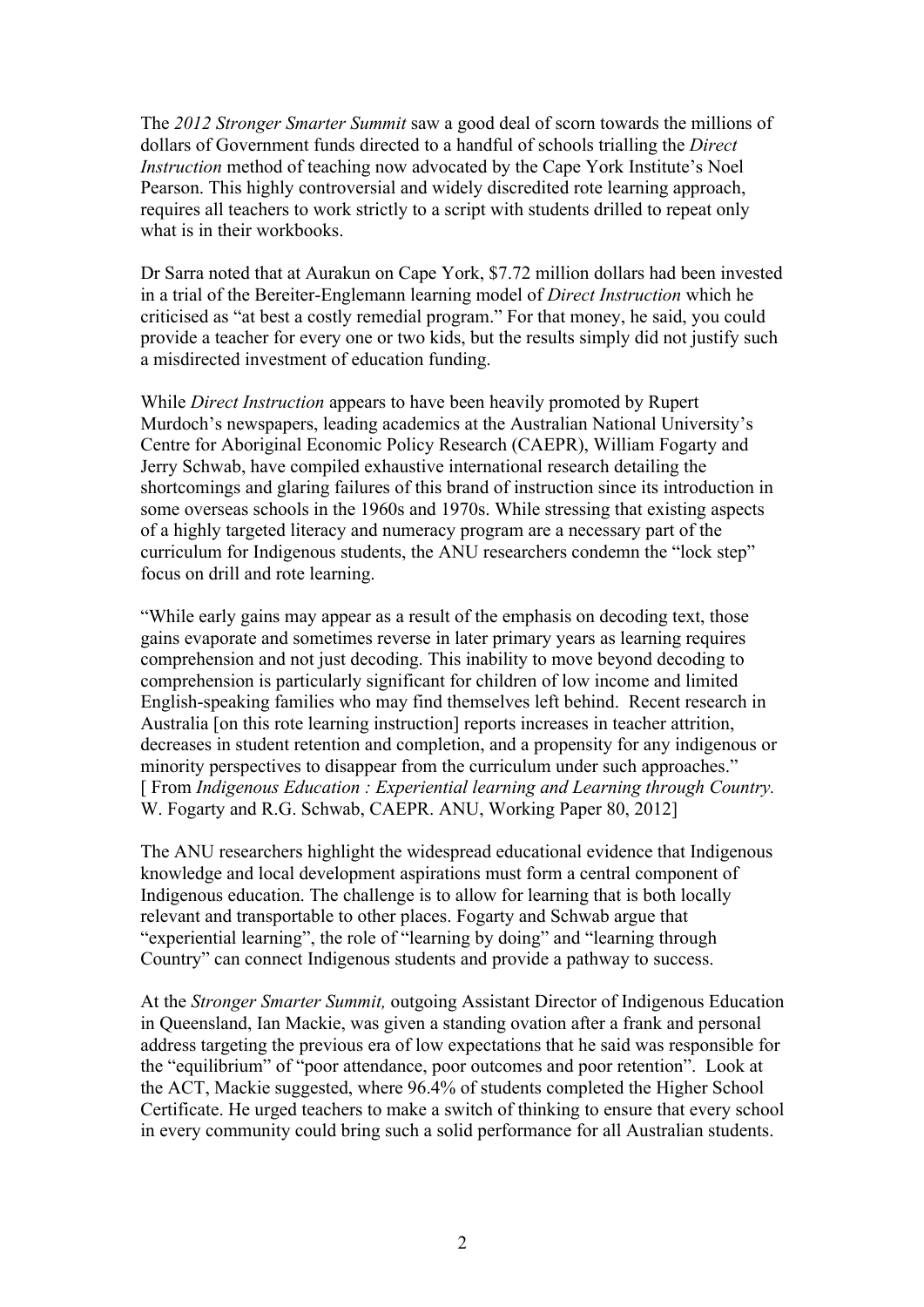The gap in school attendance has not been closing, Mackie warned, and this was an "economic time-bomb", with poor school completions and low employment to be expected until we all joined in the education effort. The former teacher and Principal of Western Cape College said his essential mix of approaches included higher expectations of the Indigenous students, recognizing their identity, connectedness, persuasion and what he called "a service guarantee" to ensure that students got the reward for their work, not just a "twelve year away promise."

Of Australia's 150,000 Indigenous school-children, over 8000 in 102 schools across the nation are now part of the *Stronger Smarter* education movement. Success stories from schools like Yarrabah in Queensland underscored that the 'strongest and smartest' schools were those that heavily supported improved teacher/student relationships and brought the skills of Aboriginal families directly into the school process.

One of the most applauded recommendations at the education summit was from the Shepherdson College NT Principal Bryan Hughes who said paying Traditional Owners and other elders for their expert advice on issues and problems was suitably respecting their important role in lifting the educational expectations for all students. A "Learning on Country" program in this Northern Territory school also had boosted attendance and prepared younger children for many kinds of learning.

At Cairns West State School, Principal Michael Hansen had seen good improvements by developing genuine partnerships with parents and the community, case managing every student and removing distractions from teachers to let them concentrate on quality teaching. The Cairns West State School asks parents to sign a contract to commit to send their children to school 95% of the time but in return guarantees the families that the children will achieve a first rate education.

Clifton Fong, the Principal of Hall's Creek School, in the Kimberley, described the morale change that comes to an Aboriginal community when a school helps create a high expectations relationship between the families and the teachers.

An assessment of the world's leading education strategies carried out by New Zealand researcher, John Hattie, emphasises that the factor that overwhelmingly brings positive improvement at school is the quality of the relationship between student and teacher. This was explained further by Maori Professor Russel Bishop who said that teachers required both "high caring" and "high teaching skills" because this allowed Indigenous children to be valued and to use their knowledge. Aboriginal parents also have great aspirations for their kids, Professor Bishop said, and so schools needed to listen carefully.

Aboriginal educators gathered in Brisbane for the *Stronger Smarter Summit 2012*  were inspired by the stories of many Aboriginal and Torres Strait Islander people, young and old.